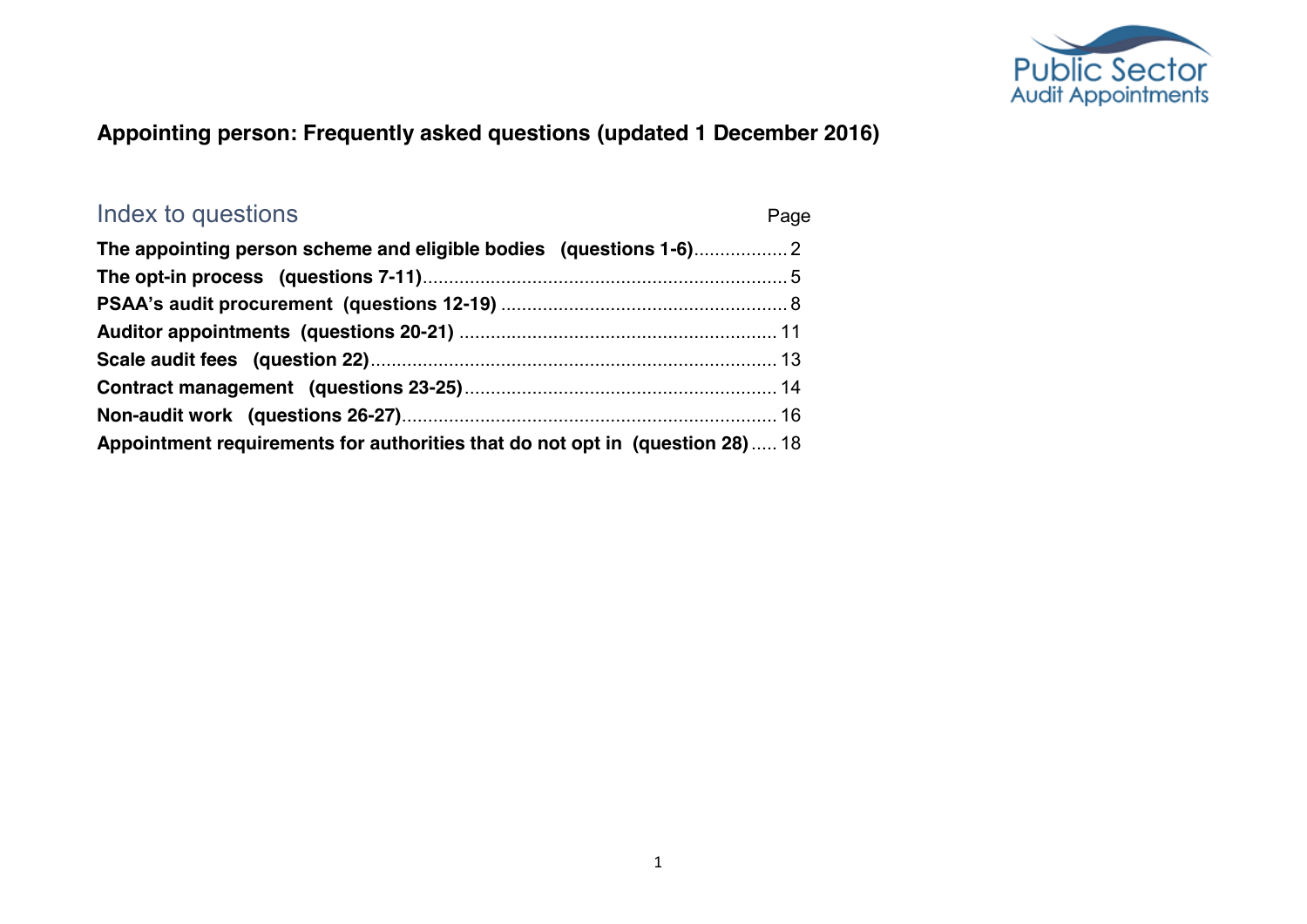

## <span id="page-1-0"></span>The appointing person scheme and eligible bodies (questions 1-6)

| <b>Question</b>                                                             | <b>Response</b>                                                                                                                                                                                                                                                                                                                                                                                                                                                                                                                                                                                                                                                                                            |
|-----------------------------------------------------------------------------|------------------------------------------------------------------------------------------------------------------------------------------------------------------------------------------------------------------------------------------------------------------------------------------------------------------------------------------------------------------------------------------------------------------------------------------------------------------------------------------------------------------------------------------------------------------------------------------------------------------------------------------------------------------------------------------------------------|
| 1. What is an appointing person and which bodies are eligible<br>to opt in? | Public Sector Audit Appointments Limited (PSAA) has been<br>specified as an appointing person under the Local Audit and<br>Accountability Act 2014 and the Local Audit (Appointing Person)<br>Regulations 2015, and has the power to make auditor appointments<br>for audits of the accounts from 2018/19 on behalf of principal local<br>government bodies that opt in, in accordance with the Regulations.<br>PSAA is a not-for-profit company owned by the LGA's Improvement<br>and Development Agency (IDeA) and was established to operate<br>the transitional arrangements following closure of the Audit<br>Commission. The 'appointing person' is sometimes referred to as<br>the sector-led body. |
|                                                                             | Eligible bodies are only those principal local government bodies<br>listed in schedule 2 of the Local Audit and Accountability Act 2014.<br>This includes county councils, district councils, London borough<br>councils, unitary authorities, metropolitan councils, police bodies,<br>fire and rescue authorities, joint authorities, combined authorities<br>(covering elected regional mayors), national park authorities,<br>conservation boards, passenger transport executives, waste<br>authorities, and the GLA and its functional bodies. Smaller<br>authorities (such as parish councils) and NHS bodies, including<br>accountable care organisations, are not eligible to opt in.              |
|                                                                             | A list of the 493 local government bodies currently eligible for the<br>appointing person scheme is available on the appointing person<br>page of our website (http://www.psaa.co.uk/supporting-the-<br>transition/appointing-person/).                                                                                                                                                                                                                                                                                                                                                                                                                                                                    |
| 2. What are the terms of reference of the appointing person?                | PSAA is a not-for-profit company wholly owned by the IDeA (the<br>IDeA is wholly owned by the LGA). PSAA will continue to operate as<br>an independent company, although there will be changes to its<br>governance arrangements and its founding documents to reflect the                                                                                                                                                                                                                                                                                                                                                                                                                                 |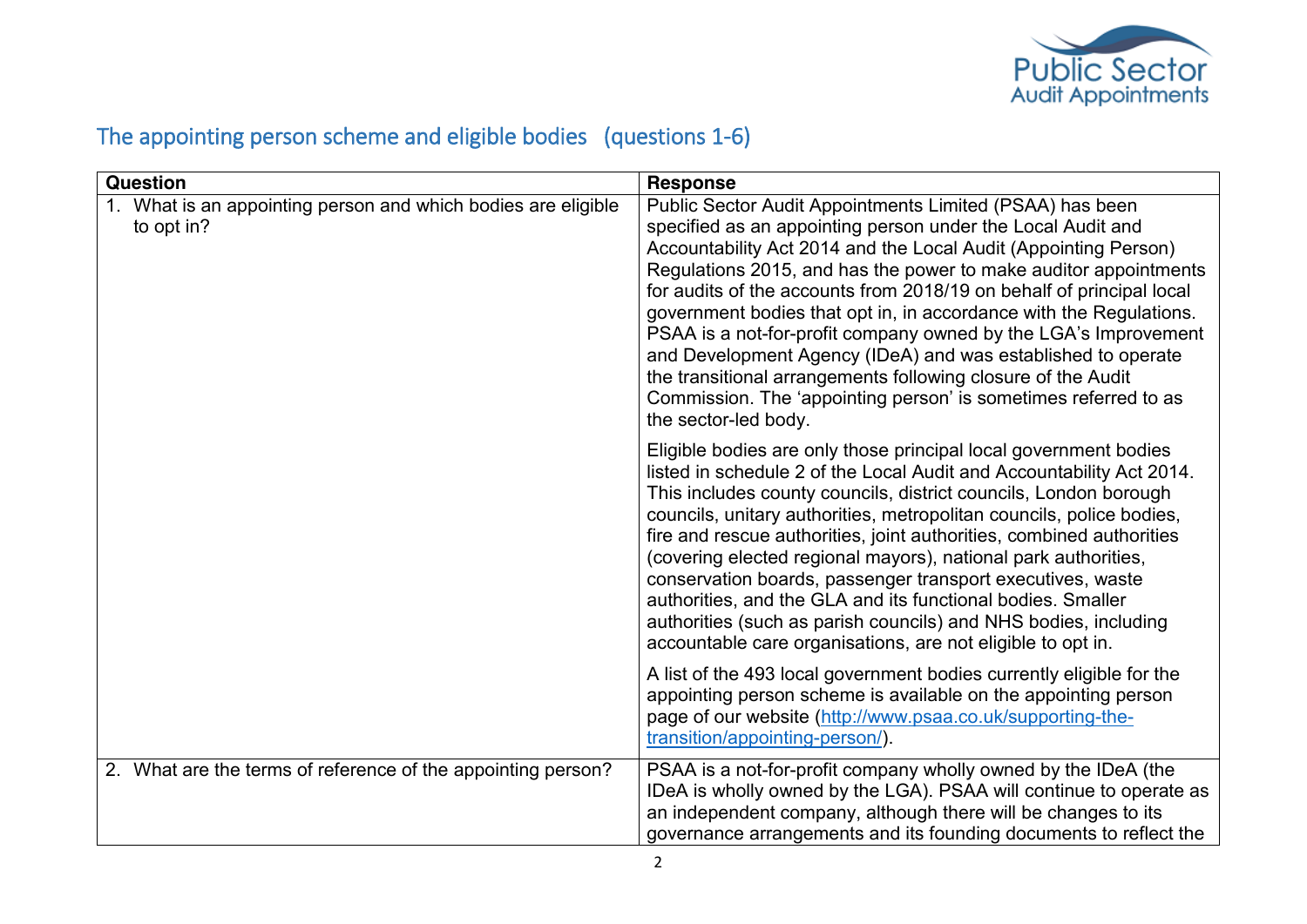

| <b>Question</b> |                                                                                                                                                                                            | <b>Response</b>                                                                                                                                                                                                                                                                                                                                                                                                                                                                                                                                                                          |
|-----------------|--------------------------------------------------------------------------------------------------------------------------------------------------------------------------------------------|------------------------------------------------------------------------------------------------------------------------------------------------------------------------------------------------------------------------------------------------------------------------------------------------------------------------------------------------------------------------------------------------------------------------------------------------------------------------------------------------------------------------------------------------------------------------------------------|
|                 |                                                                                                                                                                                            | fact that it will be an appointing person going forward rather than a<br>transitional body.                                                                                                                                                                                                                                                                                                                                                                                                                                                                                              |
|                 | 3. In addition to the Code of Audit Practice requirements set<br>out by the NAO, will the contracts include the audit of wholly<br>owned companies and group accounts?                     | Local authority group accounts are part of the accounts produced<br>under the CIPFA SORP and are subject to audit in line with the<br>NAO Code of Audit Practice. They will continue to be part of the<br>statutory audit for which PSAA will make an auditor appointment for<br>opted-in bodies.                                                                                                                                                                                                                                                                                        |
|                 |                                                                                                                                                                                            | Local authority companies are not listed in the Local Audit and<br>Accountability Act as bodies subject to audit under that act.<br>Company audits are subject to the provisions of the Companies Act<br>2006 and are not covered by the Local Audit (Appointing Person)<br>Regulations 2015 or the scope of PSAA's specification as the<br>appointing person.                                                                                                                                                                                                                           |
|                 |                                                                                                                                                                                            | Local authority companies must appoint an auditor themselves in<br>accordance with Companies Act legislation. They are able to<br>appoint the same audit firm as PSAA appoints to undertake the<br>principal body audit, should they so wish, for example where this<br>could support an efficient audit process.                                                                                                                                                                                                                                                                        |
|                 | 4. Will the appointing person arrangements cover the audit of<br>an authority's pension fund where it is the administrative<br>body responsible for preparing the pension fund accounts?   | Pension funds are not separate legal entities from their<br>administering local authority, and are therefore not listed as relevant<br>authorities in schedule 2 of the Local Audit and Accountability Act<br>2014. The auditor appointment to an opted-in local authority will<br>include the audit of the pension fund where the authority is the<br>administering body. As is currently the case, the pension fund audit<br>will be subject to a separate engagement and scale audit fee, but<br>the auditor appointment will cover both the local authority and the<br>pension fund. |
|                 | 5. We have a joint committee which no longer has a statutory<br>requirement to have an external auditor but has agreed in<br>the interests of all parties to continue to engage one. Is it | The requirement for joint committees to produce statutory accounts<br>ceased after production of the 2014/15 accounts and they are<br>therefore not listed in Schedule 2. Joint committees that have opted                                                                                                                                                                                                                                                                                                                                                                               |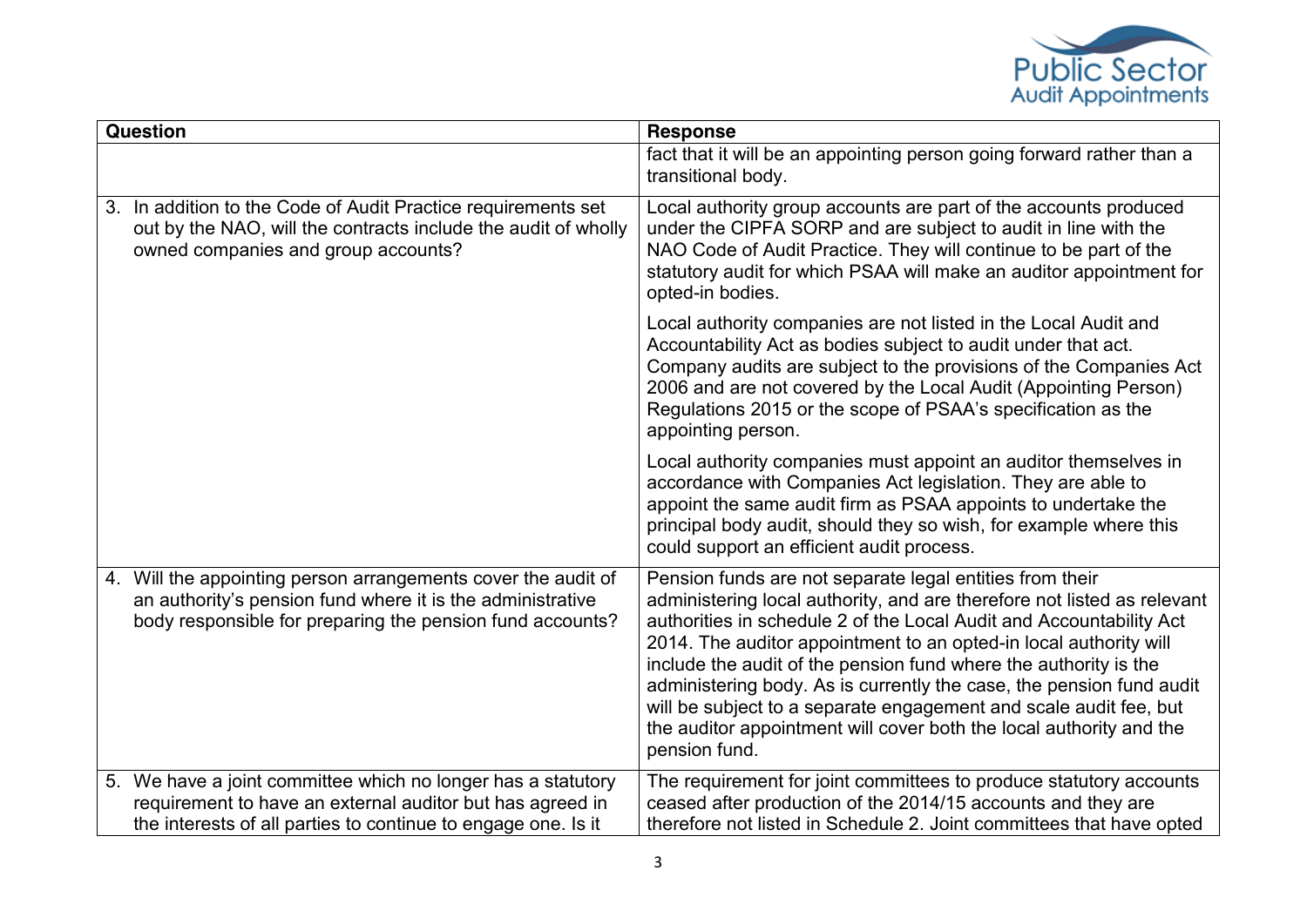

| <b>Question</b>                                                                                       | <b>Response</b>                                                                                                                                                                                                                                                                                                                                                                                                                                                                                                                                                                                                                                                                                                                                                                      |
|-------------------------------------------------------------------------------------------------------|--------------------------------------------------------------------------------------------------------------------------------------------------------------------------------------------------------------------------------------------------------------------------------------------------------------------------------------------------------------------------------------------------------------------------------------------------------------------------------------------------------------------------------------------------------------------------------------------------------------------------------------------------------------------------------------------------------------------------------------------------------------------------------------|
| possible to use this process as an option to procure the<br>external auditor for the joint committee? | to produce accounts voluntarily and obtain non-statutory assurance<br>on them will need to make their own local arrangements.                                                                                                                                                                                                                                                                                                                                                                                                                                                                                                                                                                                                                                                        |
| Will membership be free for existing members of the LGA?<br>6.                                        | The option to join the appointing person scheme will be open to all<br>principal local government authorities listed under Schedule 2 of the<br>Local Audit and Accountability Act 2014. There will not be a fee to<br>join the sector-led arrangements. The audit fees that opted-in<br>bodies will be charged will cover the costs to PSAA of appointing<br>auditors and managing the arrangements. We believe that audit<br>fees achieved through large contracts will be lower than the costs<br>that individual authorities will be able to negotiate. In addition, by<br>opting into the PSAA offer, authorities will avoid the costs of their<br>own procurement and management of contracts and also the<br>requirement to set up an auditor panel with independent members. |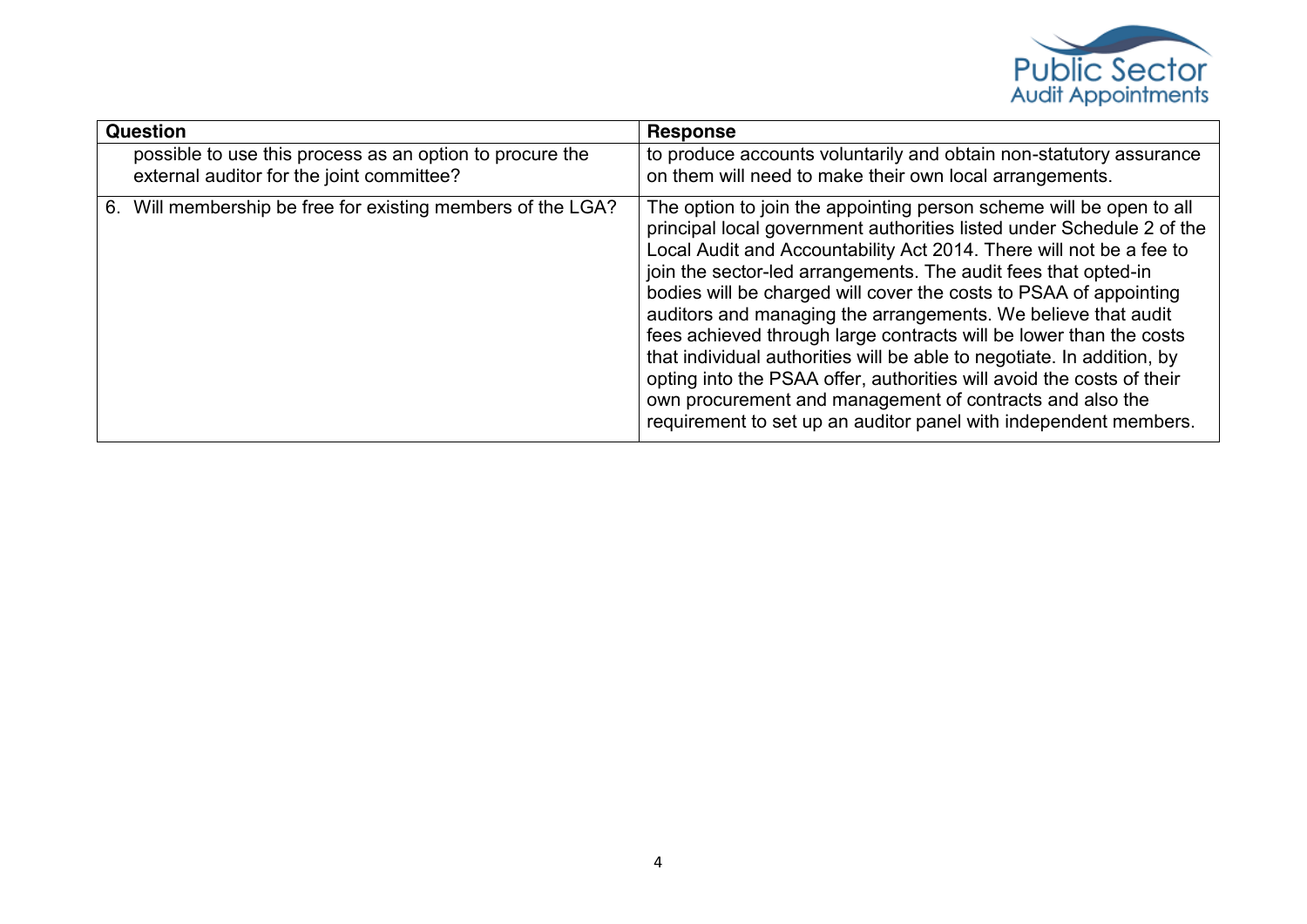

# <span id="page-4-0"></span>The opt-in process (questions 7-11)

| <b>Question</b>                                                                       | <b>Response</b>                                                                                                                                                                                                                                                                                                                                                                                                                                |
|---------------------------------------------------------------------------------------|------------------------------------------------------------------------------------------------------------------------------------------------------------------------------------------------------------------------------------------------------------------------------------------------------------------------------------------------------------------------------------------------------------------------------------------------|
| 7. When will invitations to opt in be issued?                                         | The invitation to opt in was issued on 27 October 2016 with a<br>closing date for acceptance of 9 March 2017. This allows<br>considerably longer than the statutory minimum period of eight<br>weeks, for the requirement under the regulations that authorities<br>must make the decision to opt in at a full authority meeting. As<br>corporations sole, the full authority requirement does not apply to<br>police and crime commissioners. |
|                                                                                       | The aim is to award contracts to audit firms by June 2017, giving six<br>months to consult with authorities and confirm appointments before<br>the 31 December 2017 deadline to appoint auditors for the following<br>financial year.                                                                                                                                                                                                          |
|                                                                                       | In order to maximise the potential economies of scale from agreeing<br>large contracts with firms, and to manage any auditor independence<br>issues, PSAA needs as much certainty as possible about the<br>volume and location of work it is able to offer to firms. Our timetable<br>means that we will need to start preparing tender documentation<br>early in 2017, so we will need to know which authorities have opted<br>in.            |
| 8. How do we have to make the decision to accept the<br>invitation to opt in?         | In accordance with Regulation 19 of the Local Audit (Appointing<br>Person) Regulations 2015, a principal authority will need to make<br>the decision to opt in at full authority (authority meeting as a whole),<br>except where the authority is a corporation sole (such as a police<br>and crime commissioner), in which case the function must be<br>exercised by the holder of the office.                                                |
| Can we join after it has been set up or do we have to join at<br>9.<br>the beginning? | One of the main benefits of an appointing person approach is the<br>ability to achieve economies of scale as a result of being able to<br>offer larger volumes of work. The greater the number of participants<br>we have signed up at the outset, the better the economies of scale                                                                                                                                                           |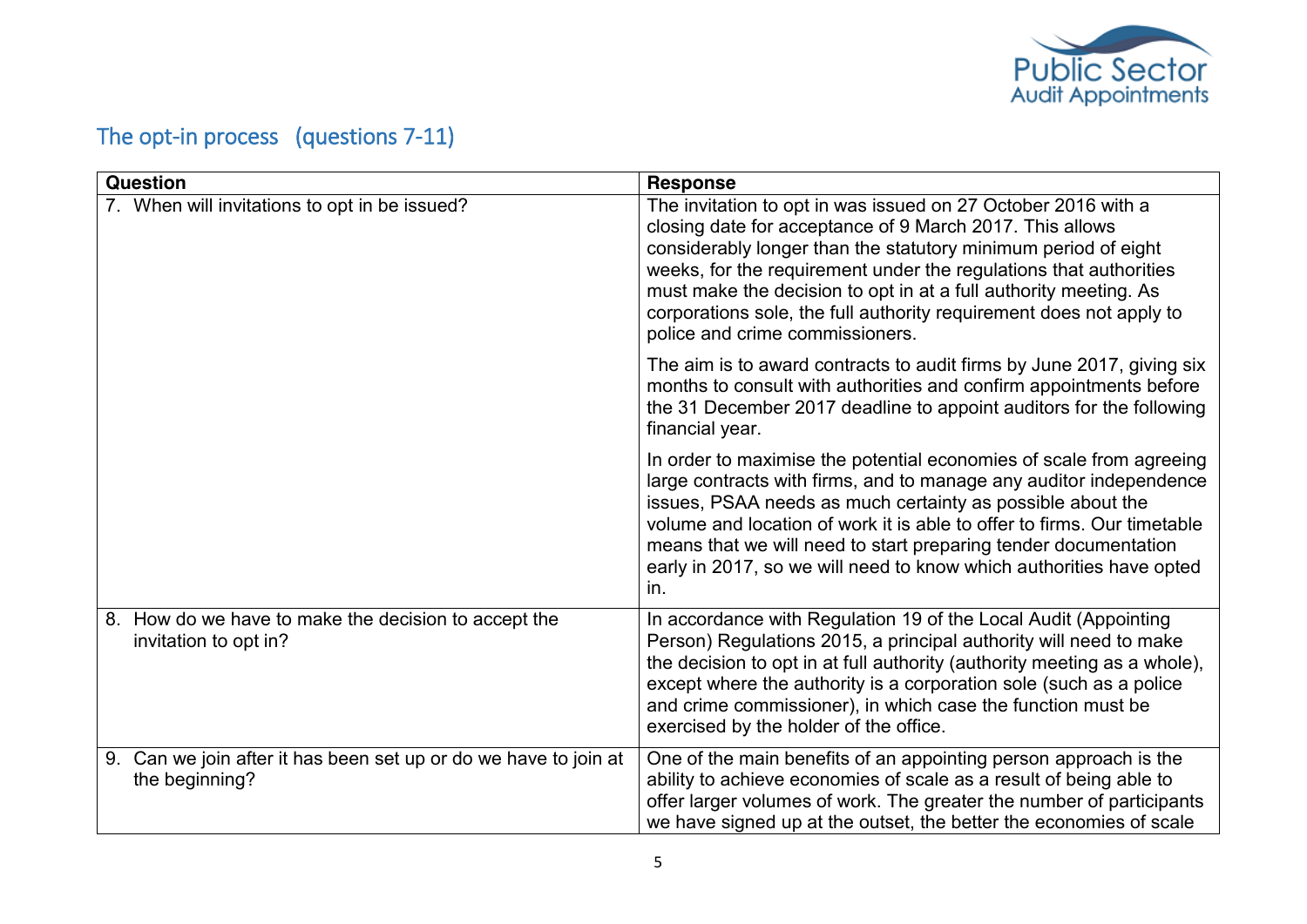

| <b>Question</b>                                                                                                                                                   | <b>Response</b>                                                                                                                                                                                                                                                                                                                                                                                                                                                                                                                                                                                                                                                                                                                                    |
|-------------------------------------------------------------------------------------------------------------------------------------------------------------------|----------------------------------------------------------------------------------------------------------------------------------------------------------------------------------------------------------------------------------------------------------------------------------------------------------------------------------------------------------------------------------------------------------------------------------------------------------------------------------------------------------------------------------------------------------------------------------------------------------------------------------------------------------------------------------------------------------------------------------------------------|
|                                                                                                                                                                   | we are likely to achieve. This will not prevent authorities from<br>applying to join the appointing person scheme in later years (and<br>PSAA must agree to the request unless there are reasonable<br>grounds to refuse), but they will need to make their own<br>arrangements to appoint an auditor in the interim, which will include<br>establishing an auditor panel. In order to be in the best position we<br>would encourage as many authorities as possible to commit by<br>accepting the invitation within the specified timeframe, that is by 9<br>March 2017.                                                                                                                                                                          |
| 10. Will the appointing person take on all auditor panel roles<br>and therefore mitigate the need for there to be one in each<br>individual authority?            | Opting into the appointing person scheme will remove the need to<br>set up an auditor panel. This is set out in the Local Audit and<br>Accountability Act 2014 and the Local Audit (Appointing Person)<br>Regulations 2015.                                                                                                                                                                                                                                                                                                                                                                                                                                                                                                                        |
| 11. How does the opt-in process work for police and crime<br>commissioners and chief constables, given that chief<br>constables cannot appoint their own auditor? | PSAA has issued the opt-in invitation to chief constables as well as<br>police and crime commissioners because the Local Audit<br>(Appointing Person) Regulations 2015, issued under the provisions<br>of the Local Audit and Accountability Act 2014, require the<br>appointing person to issue an invitation to "all principal authorities<br>which fall within the class of authorities in relation to which the<br>person has been specified" (Regulation 8). PSAA's specification as<br>an appointing person covers all relevant local government<br>authorities that are principal bodies, as listed in Schedule 2 of the<br>2014 Act. Chief constables and police and crime commissioners are<br>listed separately as relevant authorities. |
|                                                                                                                                                                   | While the responsibility for the decision about appointing an auditor<br>for the chief constable is reserved to the police and crime<br>commissioner for a police area (under schedule 3 of the Local Audit<br>and Accountability Act 2014), the police and crime commissioner<br>will need to consider this decision with the chief constable. The opt-<br>in invitation information sent by PSAA provides chief constables with<br>essential information about the appointing person arrangements,                                                                                                                                                                                                                                               |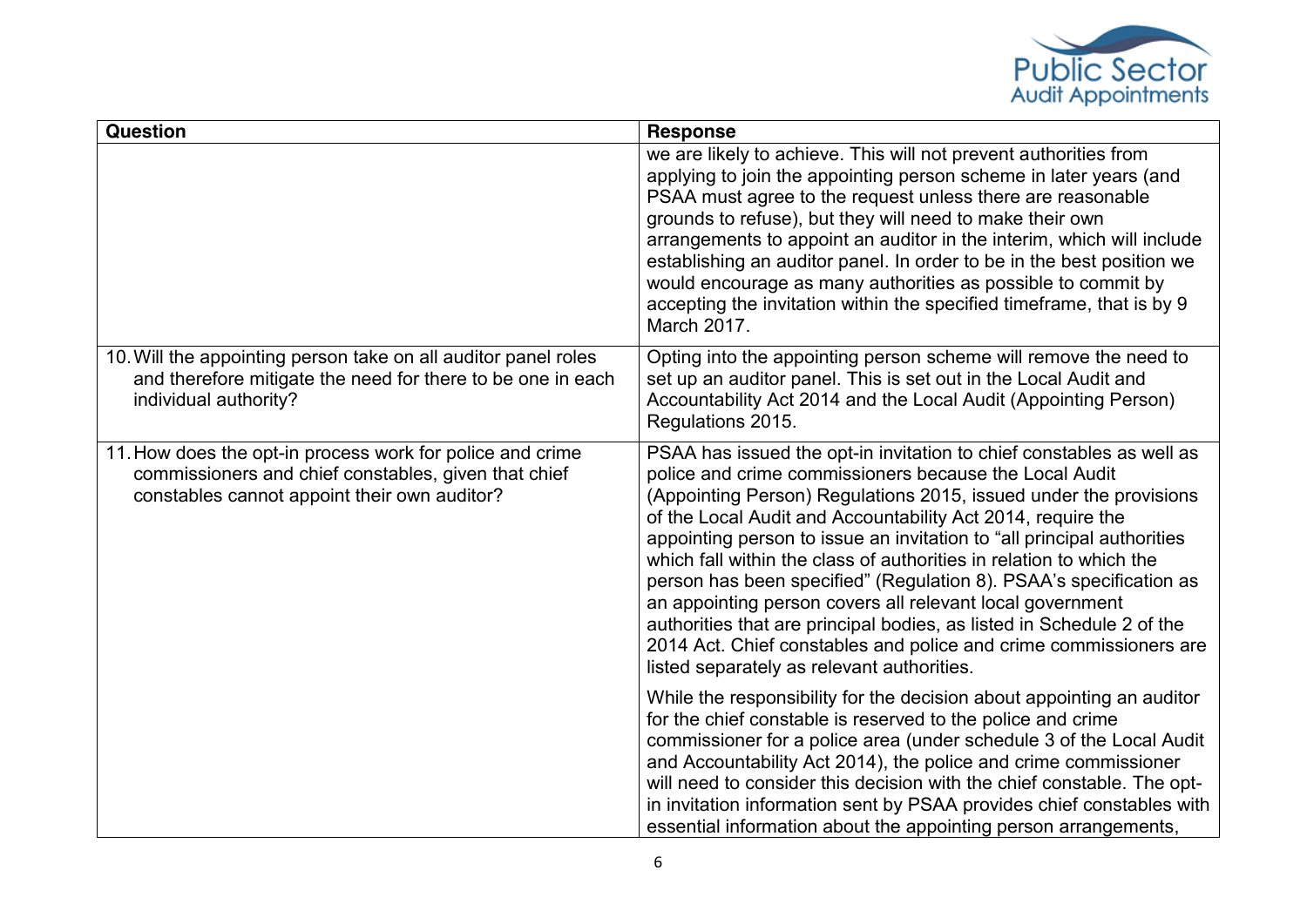

| Question | <b>Response</b>                                                                                                                                                                                                                                                                                                                                                                                                                                                                                                                                                                 |
|----------|---------------------------------------------------------------------------------------------------------------------------------------------------------------------------------------------------------------------------------------------------------------------------------------------------------------------------------------------------------------------------------------------------------------------------------------------------------------------------------------------------------------------------------------------------------------------------------|
|          | including the timetable for the opt-in process. This should enable<br>chief constables to engage with police and crime commissioners on<br>this decision.                                                                                                                                                                                                                                                                                                                                                                                                                       |
|          | Where a police and crime commissioner makes a decision to opt<br>into PSAA's national auditor appointment arrangements and<br>submits a notice of acceptance of the invitation, this notice must<br>cover the chief constable as well. PSAA will need to confirm that the<br>notice covers the chief constable if this is not explicitly stated. As<br>separate legal entities, PSAA will subsequently need to make<br>separate auditor appointments, albeit of the same audit firm, to the<br>opted-in police and crime commissioner and chief constable for a<br>police area. |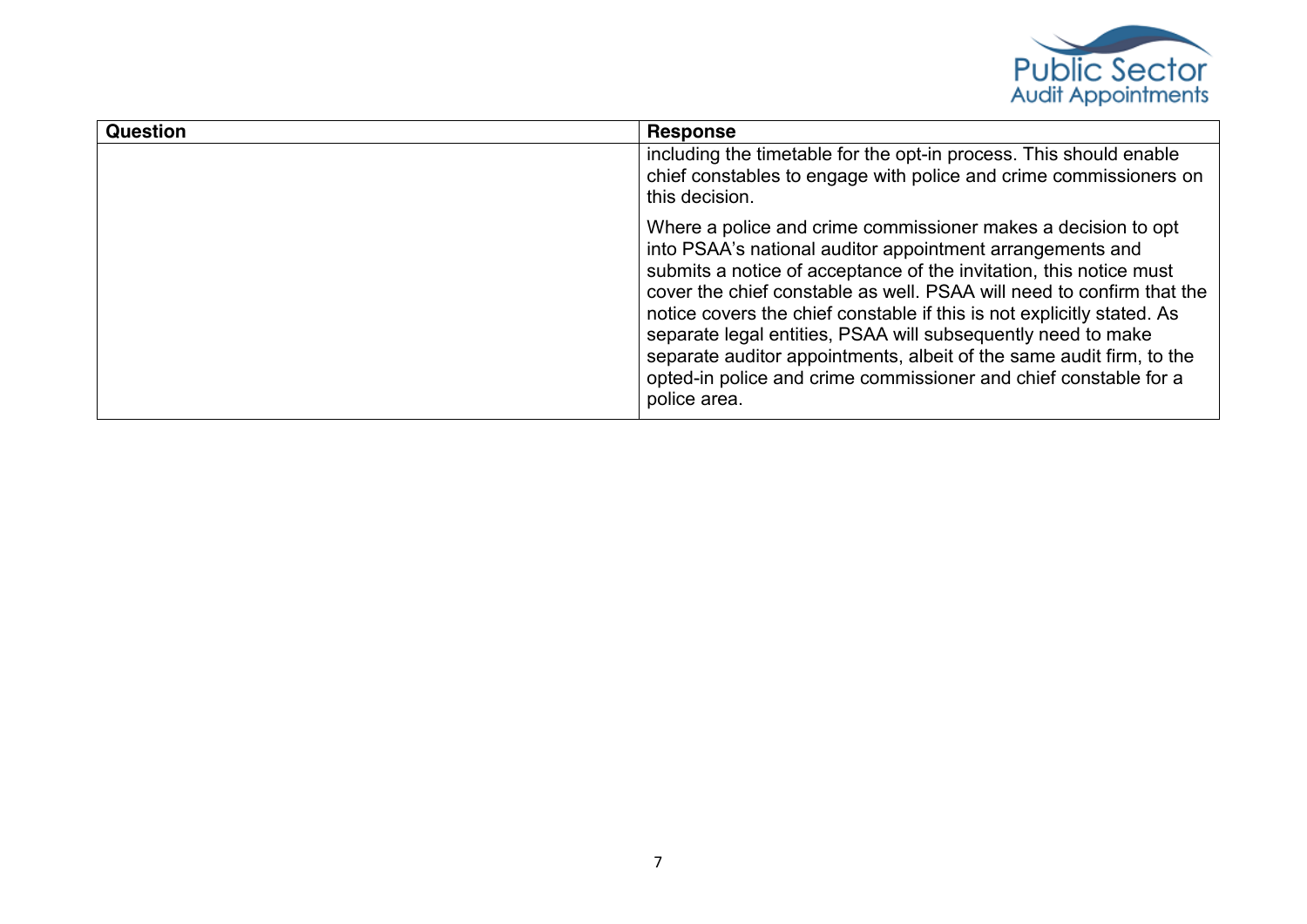

# <span id="page-7-0"></span>PSAA's audit procurement (questions 12-19)

| Question                                                                                                                                           | Response                                                                                                                                                                                                                                                                                                                                                                                  |
|----------------------------------------------------------------------------------------------------------------------------------------------------|-------------------------------------------------------------------------------------------------------------------------------------------------------------------------------------------------------------------------------------------------------------------------------------------------------------------------------------------------------------------------------------------|
| 12. How will we be able to influence the development of the<br>appointing person scheme and associated contracts with<br>audit firms?              | We have established a stakeholder advisory panel which will<br>comment on our proposals. Members of the panel are drawn from<br>representative organisations for councils, police and fire bodies. The<br>first meeting of the group was held on 30 September 2016. Further<br>meetings are scheduled for 23 November 2016, 26 January 2017<br>and 25 May 2017.                           |
|                                                                                                                                                    | PSAA continues to work in partnership with the LGA in setting up<br>the appointing person scheme and you can feed in comments and<br>observations to PSAA by emailing appointingperson@psaa.co.uk<br>and via the LGA and their principal advisors.                                                                                                                                        |
| 13. Will there be standard contract terms and conditions?                                                                                          | The audit contracts between PSAA and the audit firms will require<br>firms to deliver audits compliant with the National Audit Office (NAO)<br>Code of Audit Practice. We are aware that authorities would like to<br>understand how performance and delivery will be monitored and<br>managed. This is one of the issues that could be discussed with the<br>stakeholder advisory panel. |
| 14. What will be the length of the contracts?                                                                                                      | The length of contract between PSAA and firms will be five years.                                                                                                                                                                                                                                                                                                                         |
| 15. Will bodies that opt in be able to seek information from<br>potential suppliers and undertake some form of evaluation<br>to choose a supplier? | PSAA will run the tendering exercise, and will evaluate bids and<br>award contracts. PSAA will consult authorities on individual auditor<br>appointments. The appointment of an auditor independently of the<br>body to be audited is an important feature of the appointing person<br>arrangements and will continue to underpin strong corporate<br>governance in the public sector.    |
| 16. Will the price be fixed or will there be a range of prices?                                                                                    | The fee for the audit of a body that opts in will reflect the size, audit<br>risk and complexity of the work required. PSAA will establish a<br>system for setting the fee which is fair to all opted-in authorities. As                                                                                                                                                                  |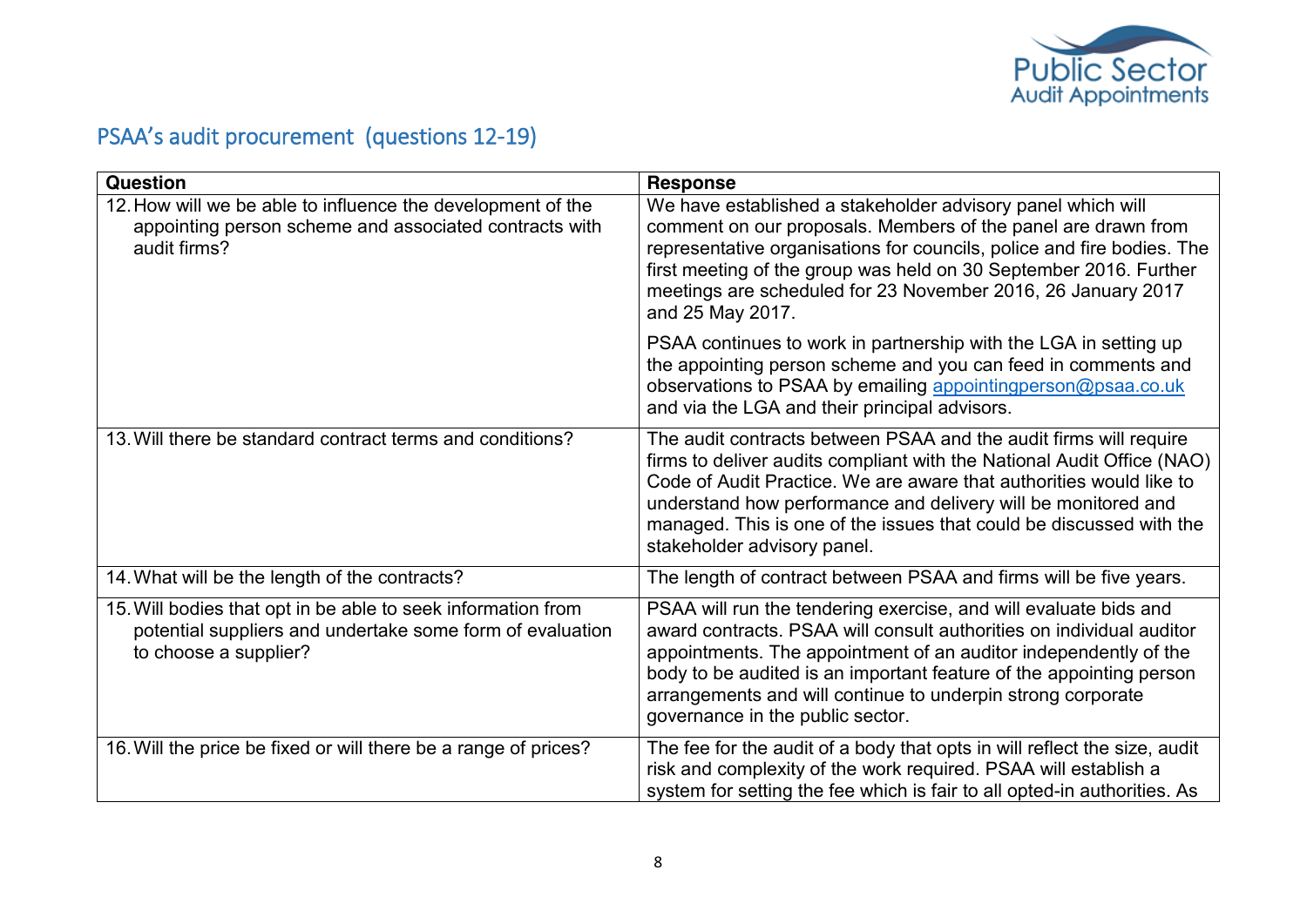

| <b>Question</b>                                                                                                                                      | <b>Response</b>                                                                                                                                                                                                                                                                                                                                                                                                                                                                                                                                                                                                                                                             |
|------------------------------------------------------------------------------------------------------------------------------------------------------|-----------------------------------------------------------------------------------------------------------------------------------------------------------------------------------------------------------------------------------------------------------------------------------------------------------------------------------------------------------------------------------------------------------------------------------------------------------------------------------------------------------------------------------------------------------------------------------------------------------------------------------------------------------------------------|
|                                                                                                                                                      | a not-for-profit organisation, PSAA will be able to return any<br>surpluses to opted-in authorities after all costs have been met.                                                                                                                                                                                                                                                                                                                                                                                                                                                                                                                                          |
| 17. How will the appointing person scheme ensure audit firms<br>are not over-stretched and that the competition in the<br>market place is increased? | The number of firms eligible to undertake local public audit is<br>regulated through the Financial Reporting Council and the<br>recognised Supervisory Bodies (RSBs). Only appropriately<br>accredited firms will be able to bid for appointments whether that is<br>through PSAA or an auditor panel.                                                                                                                                                                                                                                                                                                                                                                      |
|                                                                                                                                                      | PSAA is developing a procurement strategy which may include a<br>limit on the total business available to any one firm.                                                                                                                                                                                                                                                                                                                                                                                                                                                                                                                                                     |
|                                                                                                                                                      | One of the advantages of the appointing person option is to make<br>appointments that help to ensure that each successful firm has a<br>sufficient quantum of work to make it possible for them to invest in<br>public sector specific training, maintain a centre of excellence or hub<br>that will mean:                                                                                                                                                                                                                                                                                                                                                                  |
|                                                                                                                                                      | firms have a regional presence;<br>greater continuity of staff input; and<br>a better understanding the local political, economic and social<br>environment.                                                                                                                                                                                                                                                                                                                                                                                                                                                                                                                |
| 18. Will the appointing person scheme contract with a number<br>of different audit firms and how will they be allocated to<br>authorities?           | PSAA will organise the contracts to maximise the number of firms<br>appointed nationally. The minimum number of audit firms is<br>probably four or five (depending on the number of bodies that opt<br>in). This is required, not just to ensure competition and capacity, but<br>because each firm is required to comply with the FRC's ethical<br>standards. This means that an individual firm may not be<br>appointable for 'independence' reasons, for example, because they<br>have undertaken consultancy work at an audited body. PSAA will<br>consult on appointments that allow each firm a balanced portfolio of<br>work subject to independence considerations. |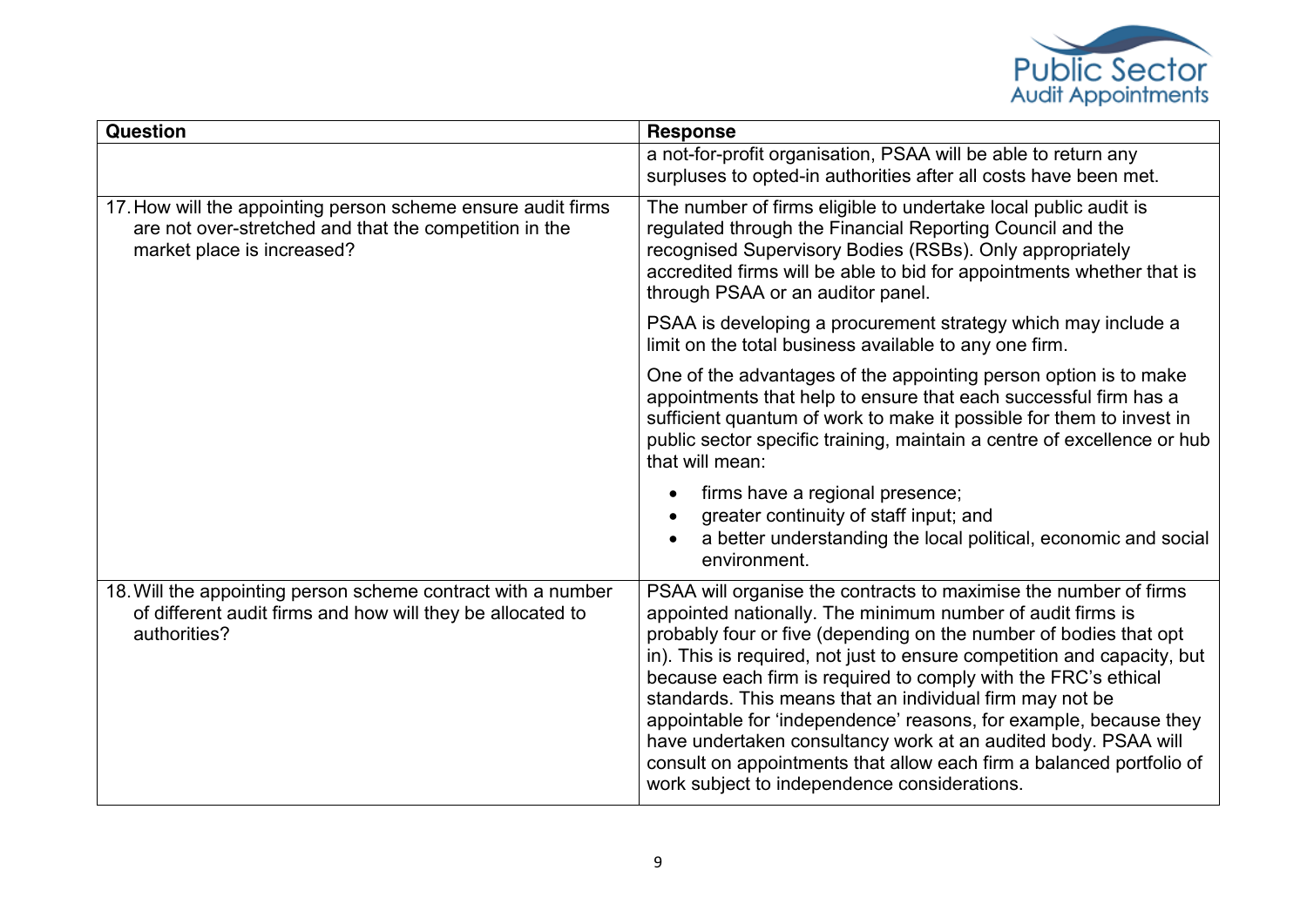

| <b>Question</b>                                         | <b>Response</b>                                                                                                                                                                                                                                                                                                                                                                                          |
|---------------------------------------------------------|----------------------------------------------------------------------------------------------------------------------------------------------------------------------------------------------------------------------------------------------------------------------------------------------------------------------------------------------------------------------------------------------------------|
| 19. What is the timetable for set up and key decisions? | We expect the key points in the timetable to be broadly:                                                                                                                                                                                                                                                                                                                                                 |
|                                                         | establish an overall strategy for procurement - by November<br>$2016$ ;<br>achieve 'sign-up' of opted-in authorities - by 9 March 2017;<br>invite tenders from audit firms - by April 2017;<br>$\bullet$<br>award contracts - by 30 June 2017;<br>consult on and make final auditor appointments - by 31<br>December 2017; and<br>consult on, propose audit fees and publish fees - by 31 March<br>2018. |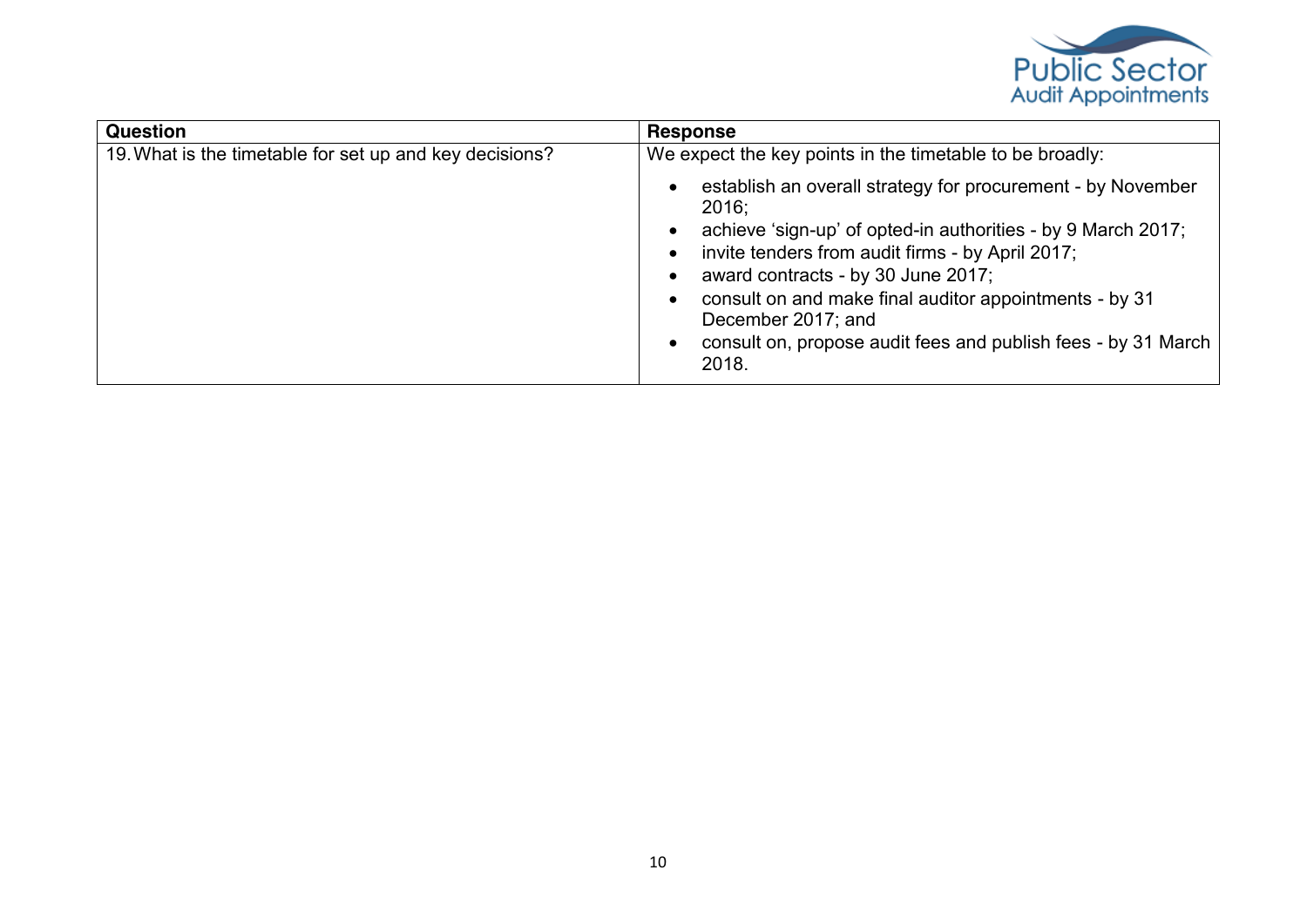

## <span id="page-10-0"></span>Auditor appointments (questions 20-21)

| Question                                                                                                                                                                                     | <b>Response</b>                                                                                                                                                                                                                                                                                                                                                                                                                                                                                                                                                                                                                                                                              |
|----------------------------------------------------------------------------------------------------------------------------------------------------------------------------------------------|----------------------------------------------------------------------------------------------------------------------------------------------------------------------------------------------------------------------------------------------------------------------------------------------------------------------------------------------------------------------------------------------------------------------------------------------------------------------------------------------------------------------------------------------------------------------------------------------------------------------------------------------------------------------------------------------|
| 20. We have shared service arrangements with our<br>neighbouring bodies and we are looking to ensure that we<br>share the same auditor. Will the appointing person scheme<br>allow for this? | PSAA will be able to make appointments to all principal local<br>government bodies listed in Schedule 2 of the Local Audit and<br>Accountability Act 2014 that are 'relevant authorities' and not<br>excluded as a result of being smaller authorities, for example parish<br>councils.                                                                                                                                                                                                                                                                                                                                                                                                      |
|                                                                                                                                                                                              | In setting up the new arrangements, one of our aims is to make<br>auditor appointments that take account of joint working and shared<br>service arrangements. Requests for the same auditor as other<br>authorities will need to be balanced with auditor independence<br>considerations. As we have set out in our prospectus, auditors must<br>be independent of the bodies they audit. PSAA will have an<br>obligation under the provisions of the Local Audit and Accountability<br>Act 2014 to ensure that every auditor appointment it makes passes<br>this test and auditors must comply with the requirements of the<br>Ethical Standards issued by the Financial Reporting Council. |
|                                                                                                                                                                                              | We will need information from opted-in authorities on potential<br>independence considerations and joint working arrangements, and<br>will also need information on independence issues from the audit<br>firms. Risks to auditor independence include, for example, an audit<br>firm having previously been engaged to advise on a major<br>procurement which could, of course, later be subject to audit.                                                                                                                                                                                                                                                                                  |
| 21. In what circumstances can an auditor be changed during<br>the five year opt-in period, and how does this differ from<br>locally procured arrangements?                                   | The main circumstances in which PSAA will consider changing an<br>auditor appointment during the five year compulsory appointing<br>period are either for independence reasons, for example the<br>identification of a conflict of interest involving the existing audit firm,<br>or because of the emergence of new joint working arrangements.                                                                                                                                                                                                                                                                                                                                             |
|                                                                                                                                                                                              | An authority appointing its own auditor will find it more difficult to<br>change their auditor appointment during the contracted period, as                                                                                                                                                                                                                                                                                                                                                                                                                                                                                                                                                  |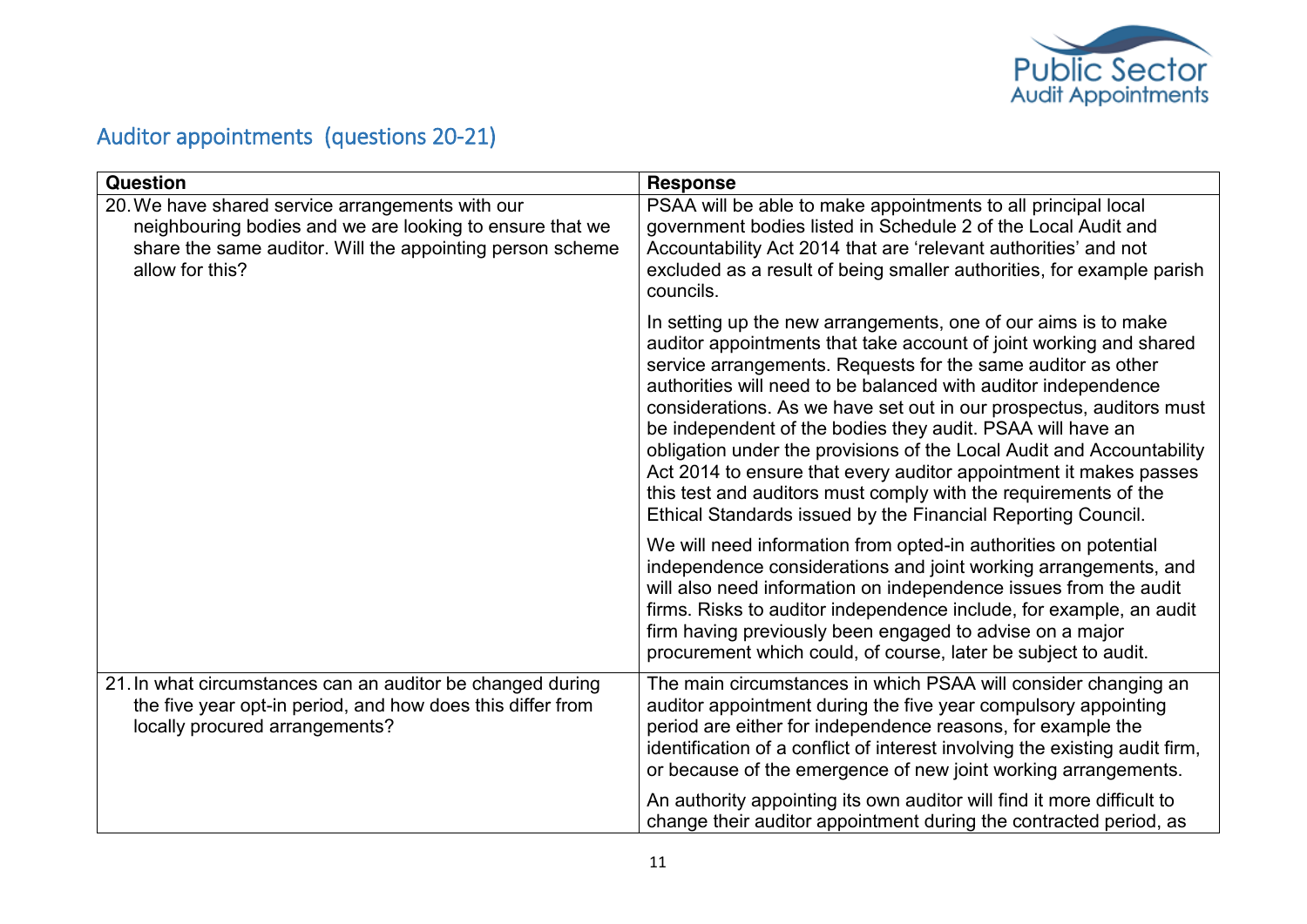

| <b>Question</b> | <b>Response</b>                                                                                                                                                                       |
|-----------------|---------------------------------------------------------------------------------------------------------------------------------------------------------------------------------------|
|                 | this would require the authority to conduct a new selection and<br>procurement exercise. The appointing person scheme will therefore<br>provide more flexibility for opted-in bodies. |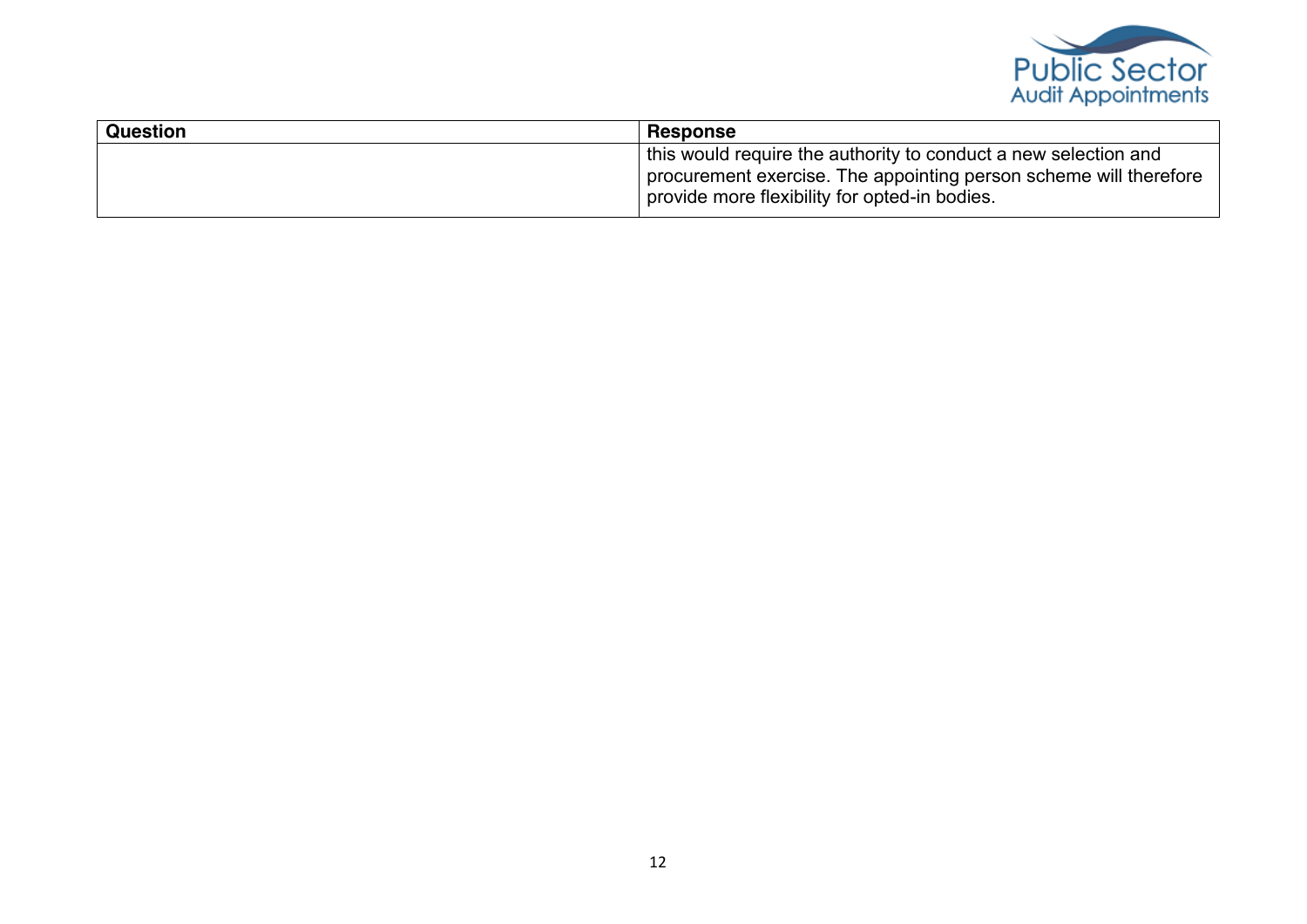

# <span id="page-12-0"></span>Scale audit fees (question 22)

| <b>Question</b>                                                                                                                         | <b>Response</b>                                                                                                                                                                                                                                                                                                                                                                                                                                                                                                                                   |
|-----------------------------------------------------------------------------------------------------------------------------------------|---------------------------------------------------------------------------------------------------------------------------------------------------------------------------------------------------------------------------------------------------------------------------------------------------------------------------------------------------------------------------------------------------------------------------------------------------------------------------------------------------------------------------------------------------|
| 22. How will audit fee levels be set for each individual body with<br>the objective of recovering PSAA costs at the aggregate<br>level? | PSAA will pool scheme costs and charge fees to audited bodies in<br>accordance with a fair scale of fees which has regard to size,<br>complexity and audit risk, most likely as currently evidenced by audit<br>fees for 2016/17. Pooling means that everyone in the scheme will<br>benefit from the most competitive prices. Fees will reflect the<br>number of scheme participants – the greater the level of<br>participation, the better the value represented by our scale fees.                                                             |
|                                                                                                                                         | 2018/19 scale fees will be determined by the prices achieved in the<br>auditor procurement that PSAA will undertake during the early part<br>of 2017. We expect to consult on the proposed scale of fees in<br>autumn 2017 and to publish the fees applicable in March 2018.<br>Where more or less work is required than is envisaged in the scale<br>fee, a fee variation process will apply. The variations process will<br>ensure that fees for additional work cannot be invoiced until agreed<br>with the audited body and approved by PSAA. |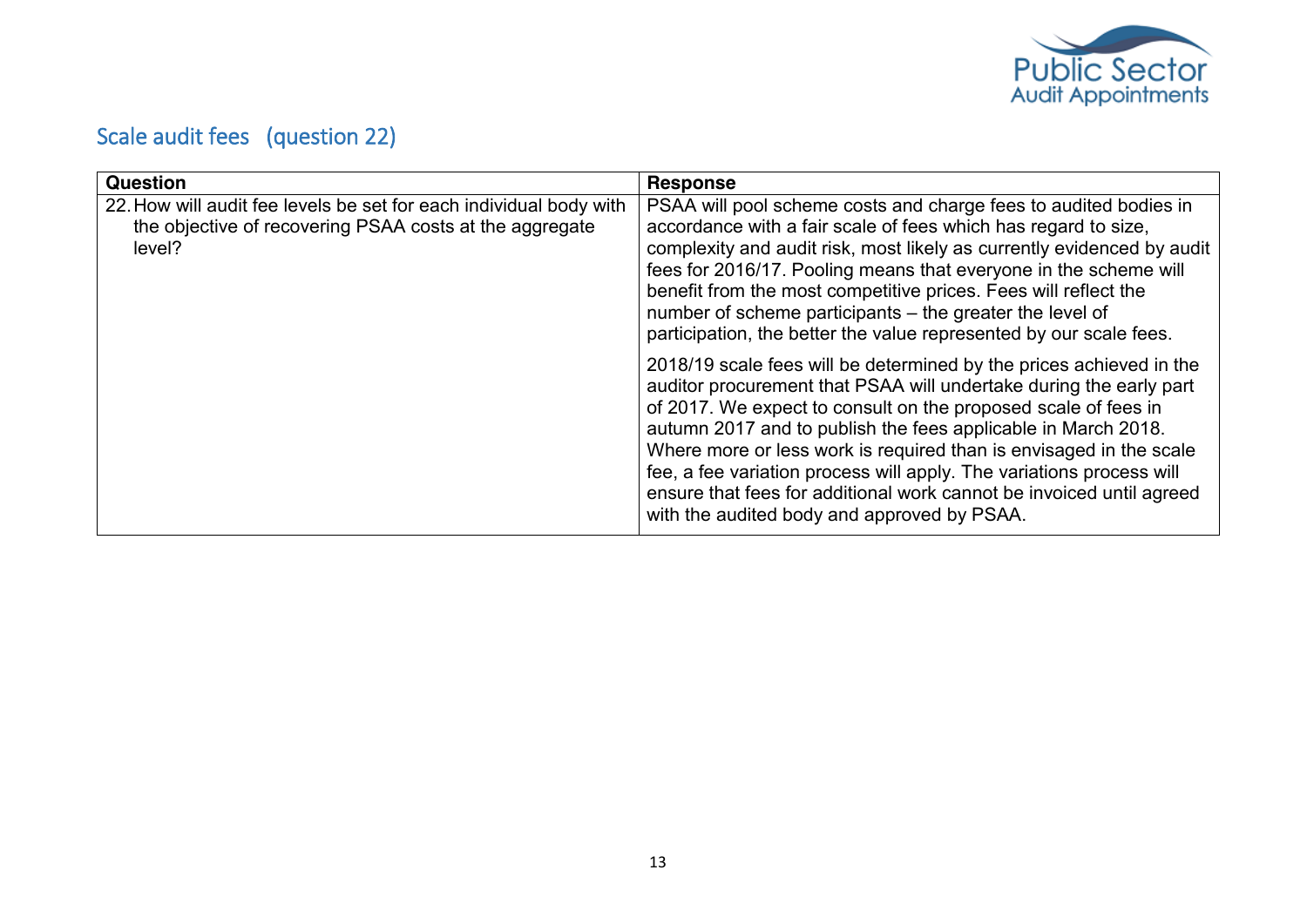

## <span id="page-13-0"></span>Contract management (questions 23-25)

| <b>Question</b>                                                                                                                                                                                         | <b>Response</b>                                                                                                                                                                                                                                                                                                                                                                                                                                                                                                                                                                                                                      |
|---------------------------------------------------------------------------------------------------------------------------------------------------------------------------------------------------------|--------------------------------------------------------------------------------------------------------------------------------------------------------------------------------------------------------------------------------------------------------------------------------------------------------------------------------------------------------------------------------------------------------------------------------------------------------------------------------------------------------------------------------------------------------------------------------------------------------------------------------------|
| 23. What will be the process to feed in opinions of current<br>auditors if there are issues?                                                                                                            | PSAA will seek feedback on its auditors as part of its engagement<br>with the sector. PSAA will continue to have a clear complaints<br>process and will also undertake contract monitoring of the firms it<br>appoints.                                                                                                                                                                                                                                                                                                                                                                                                              |
| 24. What will be the arrangements for overseeing the quality of<br>audit work undertaken by the audit firms appointed by the<br>appointing person?                                                      | PSAA will only contract with firms which have a proven track record<br>in undertaking public audit work. In accordance with the Local Audit<br>and Accountability Act 2014, firms must be registered with one of<br>the chartered accountancy institutes acting in the capacity of a<br>Recognised Supervisory Body (RSB). The quality of the firms' work<br>will be subject to scrutiny by both the RSB and the Financial<br>Reporting Council (FRC). Current indications are that fewer than ten<br>large firms will register, meaning that small local firms will not be<br>eligible to be appointed to local public audit roles. |
|                                                                                                                                                                                                         | PSAA will ensure that firms maintain the appropriate registration<br>and will liaise closely with RSBs and the FRC to ensure that any<br>concerns are detected at an early stage and addressed effectively in<br>the new regime. PSAA will take a close interest in feedback from<br>opted-in bodies and in the rigour and effectiveness of firms' own<br>quality assurance arrangements, recognising that these represent<br>some of the earliest and most important safety nets for identifying<br>and remedying any problems. We will liaise with the NAO to help<br>ensure that guidance to auditors is updated when necessary.  |
| 25. How will the appointing person scheme deal with an<br>authority that is dissatisfied with its auditor and wants a<br>change (e.g. because of quality, relationships, or a conflict<br>of interest)? | As with the current arrangements, where an authority is dissatisfied<br>with its auditor, concerns should be raised in the first instance with<br>the firm's Engagement Lead and subsequently with the firm's PSAA<br>Contact Partner (as indicated on communications between the firm<br>and the authority).                                                                                                                                                                                                                                                                                                                        |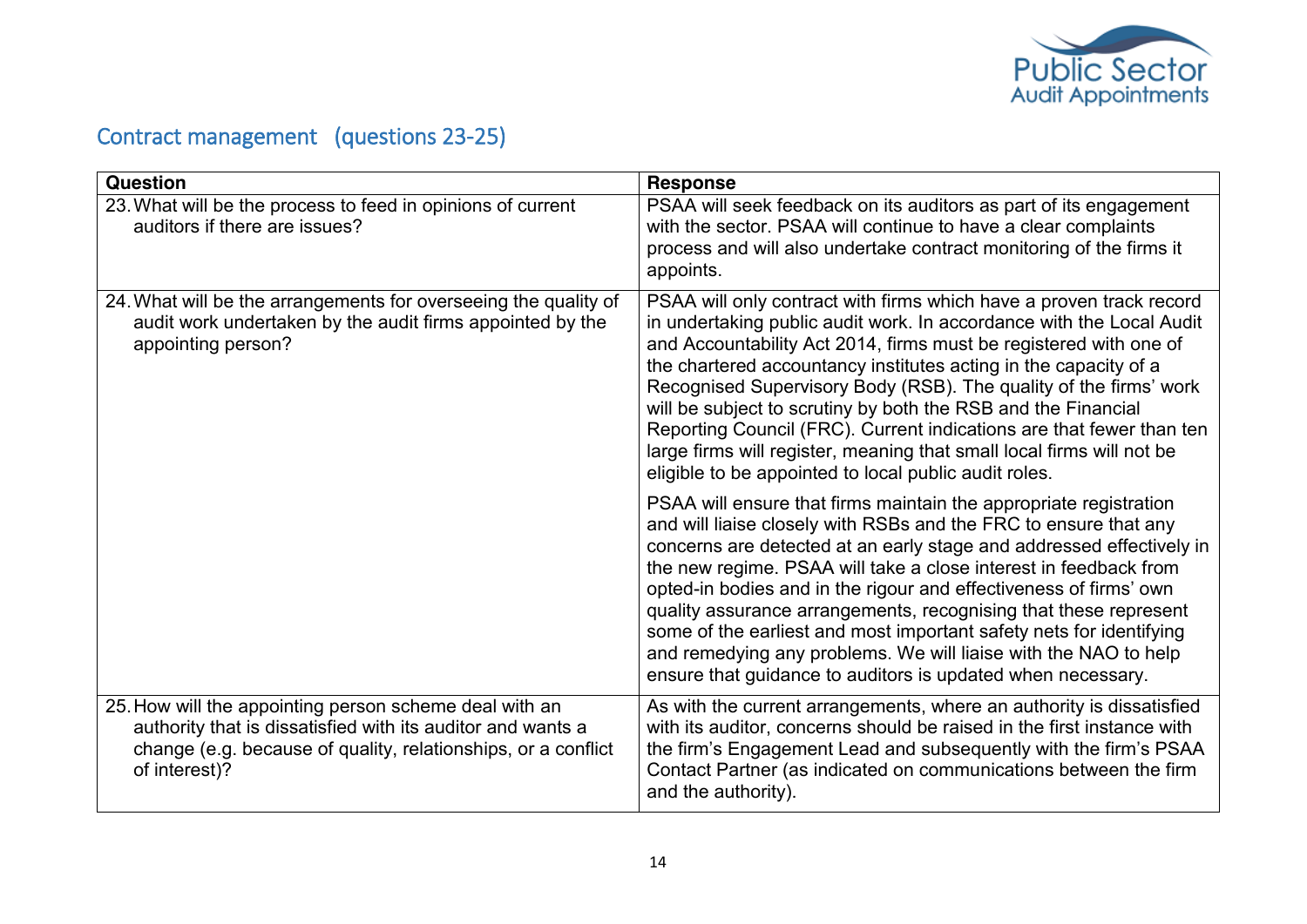

| Question | <b>Response</b>                                                                                                                                                                                                                                                                                               |
|----------|---------------------------------------------------------------------------------------------------------------------------------------------------------------------------------------------------------------------------------------------------------------------------------------------------------------|
|          | If the authority is not satisfied with the response of the firm, then the<br>matter should be raised with PSAA.                                                                                                                                                                                               |
|          | As appointing person, PSAA appoints a firm as auditor to an<br>authority. The firm is responsible for nominating an individual to act<br>as the Engagement Leader on the audit of an authority.                                                                                                               |
|          | PSAA will consider changing an auditor appointment in extremis if<br>an authority is dissatisfied, but would expect the authority and the<br>firm to have exhausted all avenues for resolution before doing so.<br>Maintaining the independence of the auditor is an important part of<br>this consideration. |
|          | PSAA will consider changing an auditor appointment during the five<br>year compulsory appointing periods, if a conflict of interest involving<br>the existing audit firm is identified, or because of the emergence of<br>new joint working arrangements.                                                     |
|          | The appointing person scheme will have the flexibility to provide an<br>audit alternative if required in these cases.                                                                                                                                                                                         |
|          | PSAA will be monitoring the quality of audit services provided as<br>part of the contractual terms of appointment to be agreed with firms.                                                                                                                                                                    |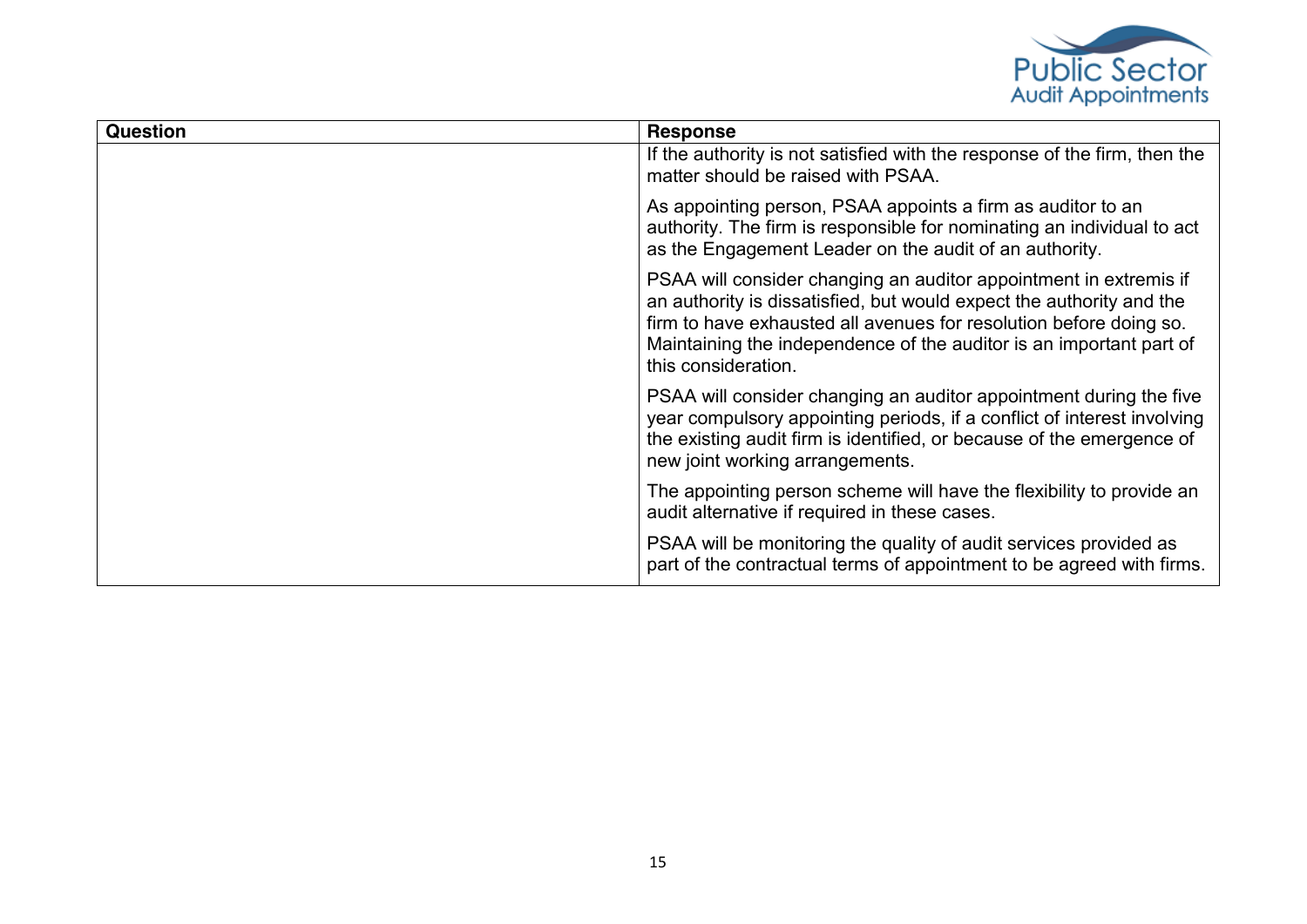

## <span id="page-15-0"></span>Non-audit work (questions 26-27)

| Question                                                                                                    | <b>Response</b>                                                                                                                                                                                                                                                                                                                                                                                                                                                                                                     |
|-------------------------------------------------------------------------------------------------------------|---------------------------------------------------------------------------------------------------------------------------------------------------------------------------------------------------------------------------------------------------------------------------------------------------------------------------------------------------------------------------------------------------------------------------------------------------------------------------------------------------------------------|
| 26. Will an auditor be able to provide my authority with non-<br>audit consultancy services?                | The independence requirements for all auditors within the local<br>public audit regime are the same whether locally appointed, or part<br>of the appointing person regime. These requirements are specified<br>by the Financial Reporting Council in the Ethical Standard and<br>applied to local public audit as determined by the NAO.                                                                                                                                                                            |
|                                                                                                             | The services that an auditor can provide are the same, whatever the<br>appointment method.                                                                                                                                                                                                                                                                                                                                                                                                                          |
|                                                                                                             | As the Appointing Person, PSAA will perform the role otherwise<br>required of an auditor panel to advise the authority on the<br>maintenance of the independence of the auditor [Local Audit and<br>Accountability Act 2014 section 10(1)].                                                                                                                                                                                                                                                                         |
|                                                                                                             | PSAA will consider changing an auditor appointment during the five-<br>year compulsory appointing period for independence reasons, if for<br>example the identification of a conflict of interest involving the<br>existing audit firm, or because of the emergence of new joint<br>working arrangements.                                                                                                                                                                                                           |
| 27. What will be the future arrangements under the appointing<br>person scheme for certifying grant claims? | PSAA's audit contracts from 2018/19 will not cover certification<br>work. PSAA has no power under the Local Audit and Accountability<br>Act 2014 to make certification arrangements, and its arrangements<br>will apply only to opted-in bodies. Any certification work required by<br>grant paying government departments will need to be undertaken<br>using a tripartite agreement between an audited body, an audit firm<br>and the grant paying body, under instructions prepared by the grant<br>paying body. |
|                                                                                                             | The Department for Work and Pensions is developing its<br>arrangements for housing benefit subsidy claim certification from<br>2018/19 on this basis. Where applicable, local authorities will<br>appoint an auditor for this certification work (for which an auditor                                                                                                                                                                                                                                              |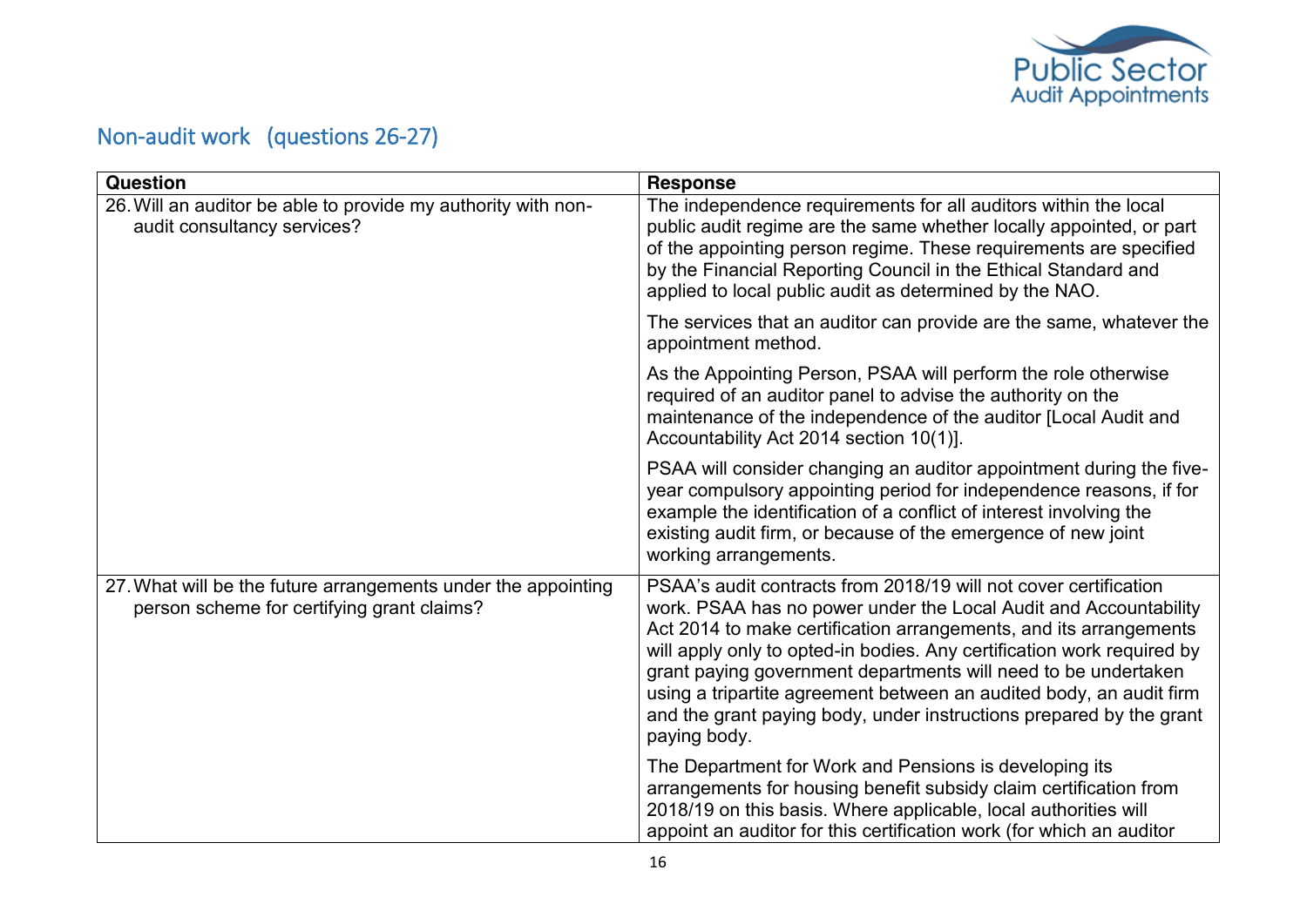

| <b>Question</b> | Response                                                                                                                                          |
|-----------------|---------------------------------------------------------------------------------------------------------------------------------------------------|
|                 | panel is not required) and may choose to use the same auditor<br>appointed by PSAA for the audit of the accounts, if they are opted-in<br>bodies. |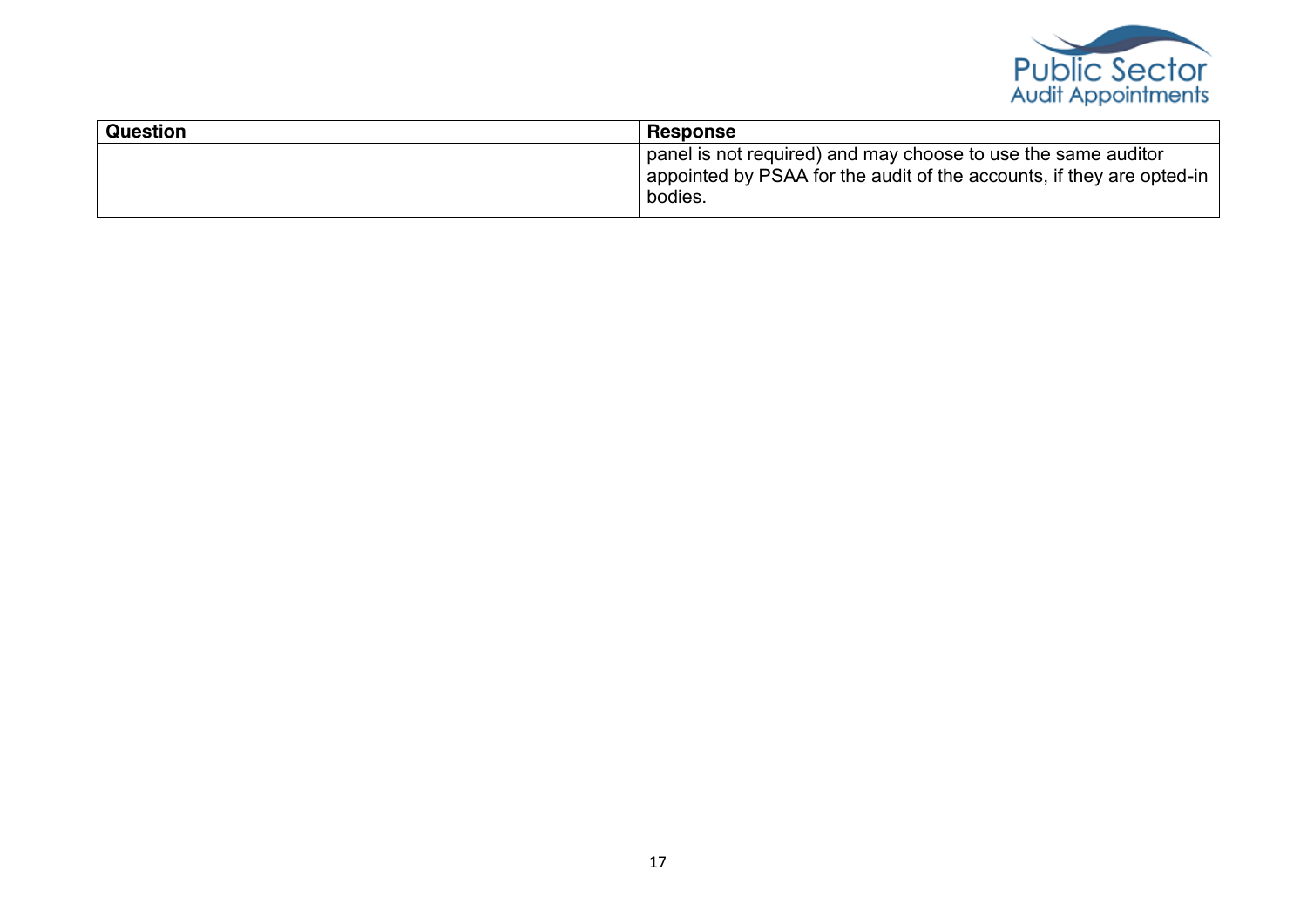

## <span id="page-17-0"></span>Appointment requirements for authorities that do not opt in (question 28)

| Question                                                                                                                                       | <b>Response</b>                                                                                                                                                                                                                                                                                                                                                                                                                                                                                                                                  |
|------------------------------------------------------------------------------------------------------------------------------------------------|--------------------------------------------------------------------------------------------------------------------------------------------------------------------------------------------------------------------------------------------------------------------------------------------------------------------------------------------------------------------------------------------------------------------------------------------------------------------------------------------------------------------------------------------------|
| 28. If an authority chooses not to opt in to the appointing person<br>arrangements, what local arrangements will they need to<br>put in place? | All relevant authorities listed in schedule 2 of the Local Audit and<br>Accountability Act 2014 (the Act), whether they opt in or not, are<br>required to comply with Part 3 of the Act in relation to the<br>appointment of local auditors. Section 7 of the Act requires a<br>relevant authority to appoint a local auditor to audit its accounts for a<br>financial year not later than 31 December in the preceding financial<br>year. For the 2018/19 accounts, a local auditor must be appointed<br>by 31 December 2017.                   |
|                                                                                                                                                | For authorities that choose to opt into the appointing person<br>arrangements, PSAA will appoint their auditor for them by 31<br>December 2017, having consulted the authority about the proposed<br>appointment.                                                                                                                                                                                                                                                                                                                                |
|                                                                                                                                                | For authorities that choose not to opt into the appointing person<br>arrangements, there are two options available for appointing their<br>own auditor. These are to:                                                                                                                                                                                                                                                                                                                                                                            |
|                                                                                                                                                | undertake an individual auditor procurement and appointment<br>$\bullet$<br>exercise; or<br>undertake a joint audit procurement and appointing exercise<br>$\bullet$<br>with other bodies, those in the same locality for example.                                                                                                                                                                                                                                                                                                               |
|                                                                                                                                                | Both these options require the authority to consult and take into<br>account the advice of its auditor panel on the selection and<br>appointment of a local auditor. Section 9 of the Act requires a<br>relevant authority to establish an auditor panel, section 10 sets out<br>the functions of an auditor panel, and schedule 4 sets out provisions<br>applying to auditor panels. An auditor panel must consist of a<br>majority of independent members (or wholly of independent<br>members), and must be chaired by an independent member. |